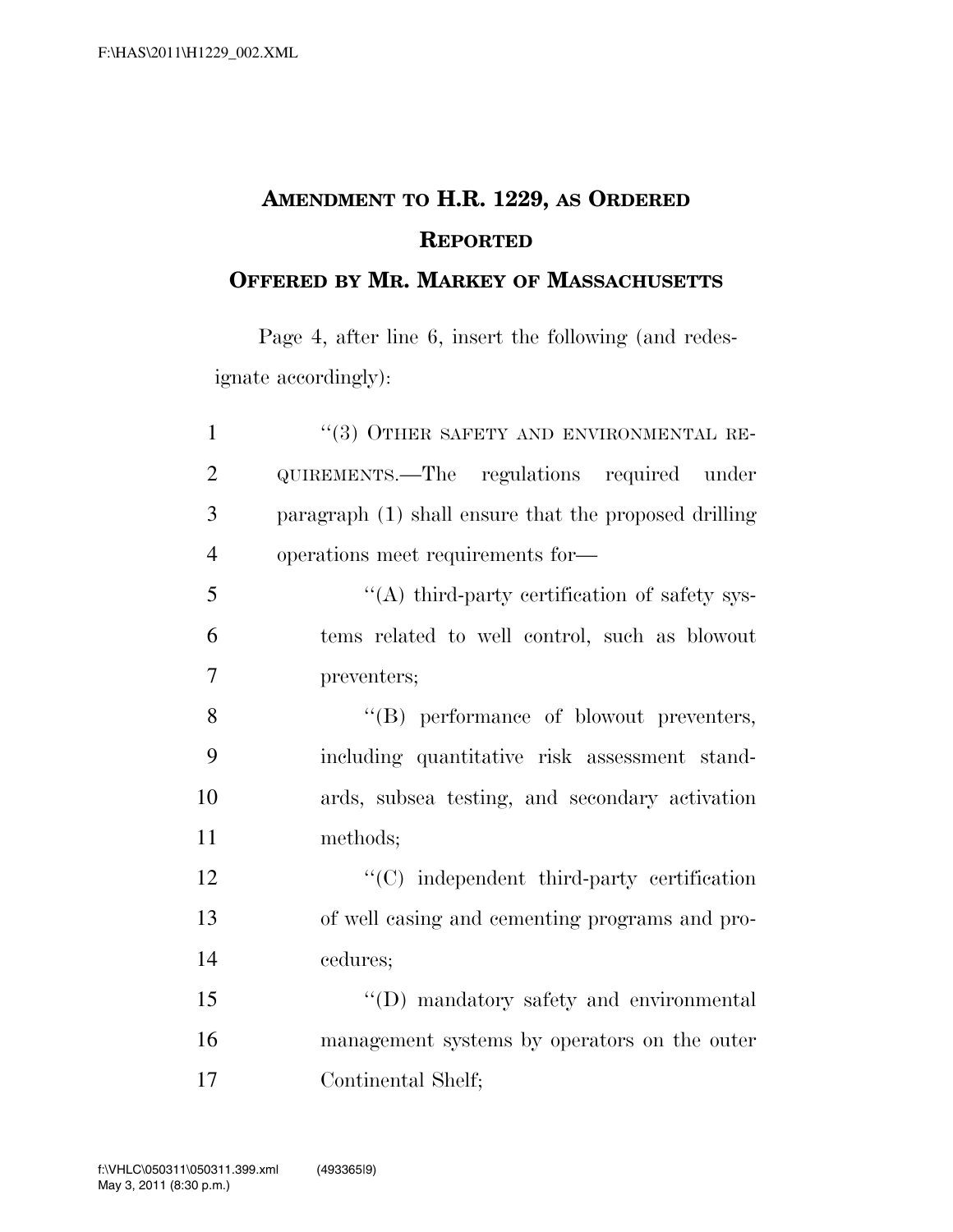''(E) procedures and technologies to be used during drilling operations to minimize the risk of ignition and explosion of hydrocarbons; and ''(F) ensuring compliance with other appli- cable environmental and natural resource con- servation laws, including the response plan re- quirements of section 311(j) of the Federal Water Pollution Control Act (33 U.S.C. 10 1321(j)). 11 ''(4) REGULATORY STANDARDS FOR BLOWOUT PREVENTERS, WELL DESIGN, AND CEMENTING.— 13 "(A) In GENERAL.—In promulgating regu- lations under this subsection related to blowout preventers, well design, and cementing, the Sec- retary shall ensure that such regulations in- clude the minimum standards included in sub- paragraphs (B), (C), and (D), unless, after no- tice and an opportunity for public comment, the Secretary determines that a standard required under this subsection would be less effective in ensuring safe operations than an available alter- native technology or practice. Such regulations shall require independent third-party certifi-cation, pursuant to subparagraph (E), of blow-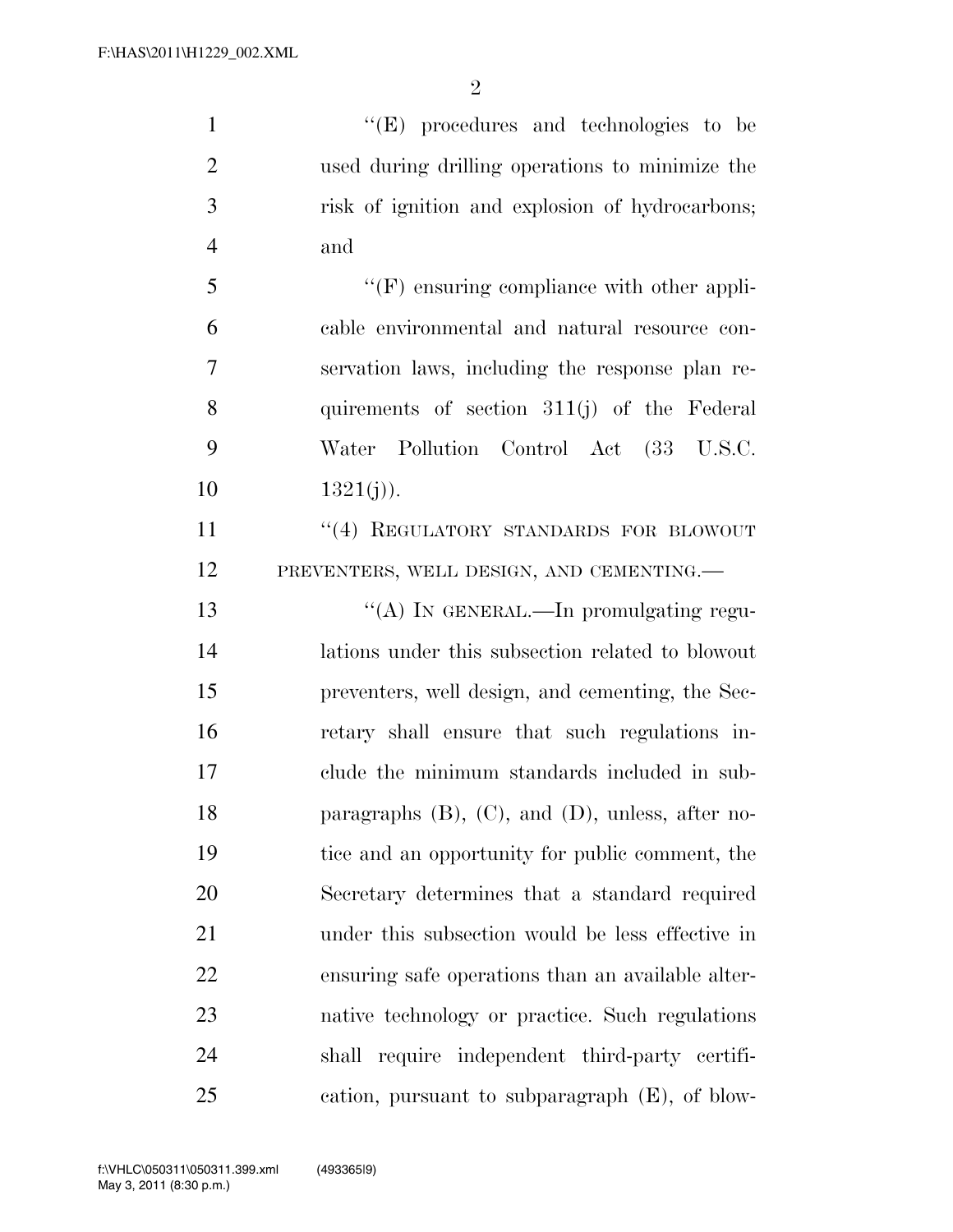| $\mathbf{1}$   | out preventers, well design, and cementing pro-   |
|----------------|---------------------------------------------------|
| $\overline{2}$ | grams and procedures prior to the commence-       |
| 3              | ment of drilling operations. Such regulations     |
| $\overline{4}$ | shall also require recertification by an inde-    |
| 5              | pendent third-party certifier, pursuant to sub-   |
| 6              | paragraph $(E)$ , of a blowout preventer upon any |
| 7              | material modification to the blowout preventer    |
| 8              | or well design and of a well design upon any      |
| 9              | material modification to the well design.         |
| 10             | "(B) BLOWOUT PREVENTERS.—Subject to               |
| 11             | subparagraph (A), regulations issued under this   |
| 12             | subsection for blowout preventers shall include   |
| 13             | at a minimum the following requirements:          |
| 14             | "(i) Two sets of blind shear rams ap-             |
| 15             | propriately spaced to prevent blowout pre-        |
| 16             | venter failure if a drill pipe joint or drill     |
|                |                                                   |
| 17             | tool is across one set of blind shear rams        |
| 18             | during a situation that threatens loss of         |
| 19             | well control.                                     |
| 20             | "(ii) Redundant emergency backup                  |
| 21             | control systems capable of activating the         |
| 22             | relevant components of a blowout pre-             |
| 23             | venter, including when the communications         |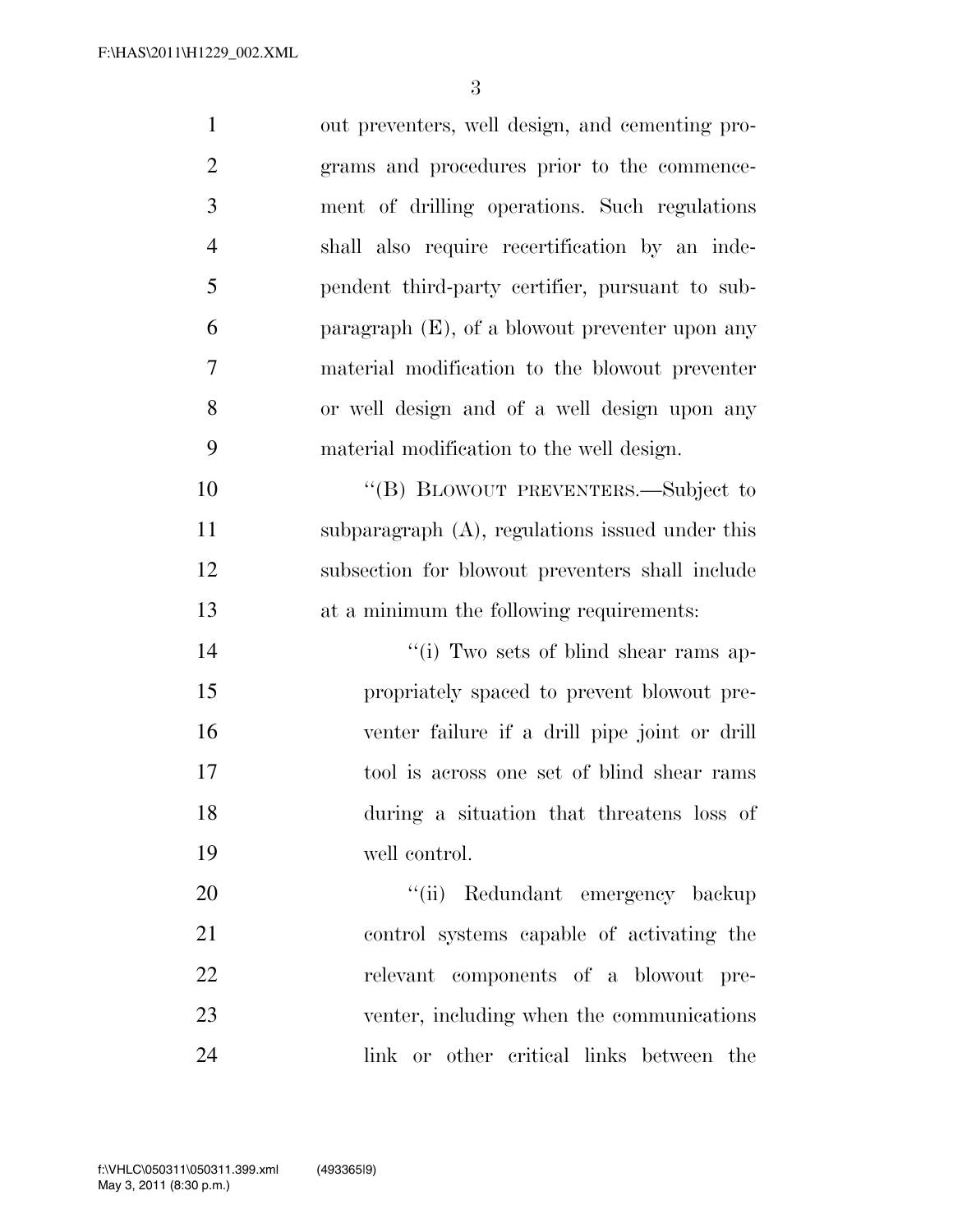| 1              | drilling rig and the blowout preventer are         |
|----------------|----------------------------------------------------|
| $\mathbf{2}$   | destroyed or inoperable.                           |
| 3              | "(iii) Regular testing of the emer-                |
| $\overline{4}$ | gency backup control systems, including            |
| 5              | testing during deployment of the blowout           |
| 6              | preventer.                                         |
| $\tau$         | "(iv) As appropriate, remotely oper-               |
| 8              | ated vehicle intervention capabilities for         |
| 9              | secondary control of all subsea blowout            |
| 10             | preventer functions, including adequate hy-        |
| 11             | draulic capacity to activate blind shear           |
| 12             | rams, casing shear rams, and other critical        |
| 13             | blowout preventer components.                      |
| 14             | $\lq\lq$ Technologies to prevent a blow-           |
| 15             | out preventer failure if the drill pipe is         |
| 16             | moved out of position due to a situation           |
| 17             | that poses a threat of loss of well control.       |
| 18             | "(C) WELL DESIGN.—Subject to subpara-              |
| 19             | $graph$ $(A)$ , regulations issued under this sub- |
| 20             | section for well design standards shall include    |
| 21             | at a minimum the following requirements:           |
| 22             | "(i) In connection with the installa-              |
| 23             | tion of the final casing string, the installa-     |
| 24             | tion of at least two independent, tested me-       |
| 25             | chanical barriers, in addition to a cement         |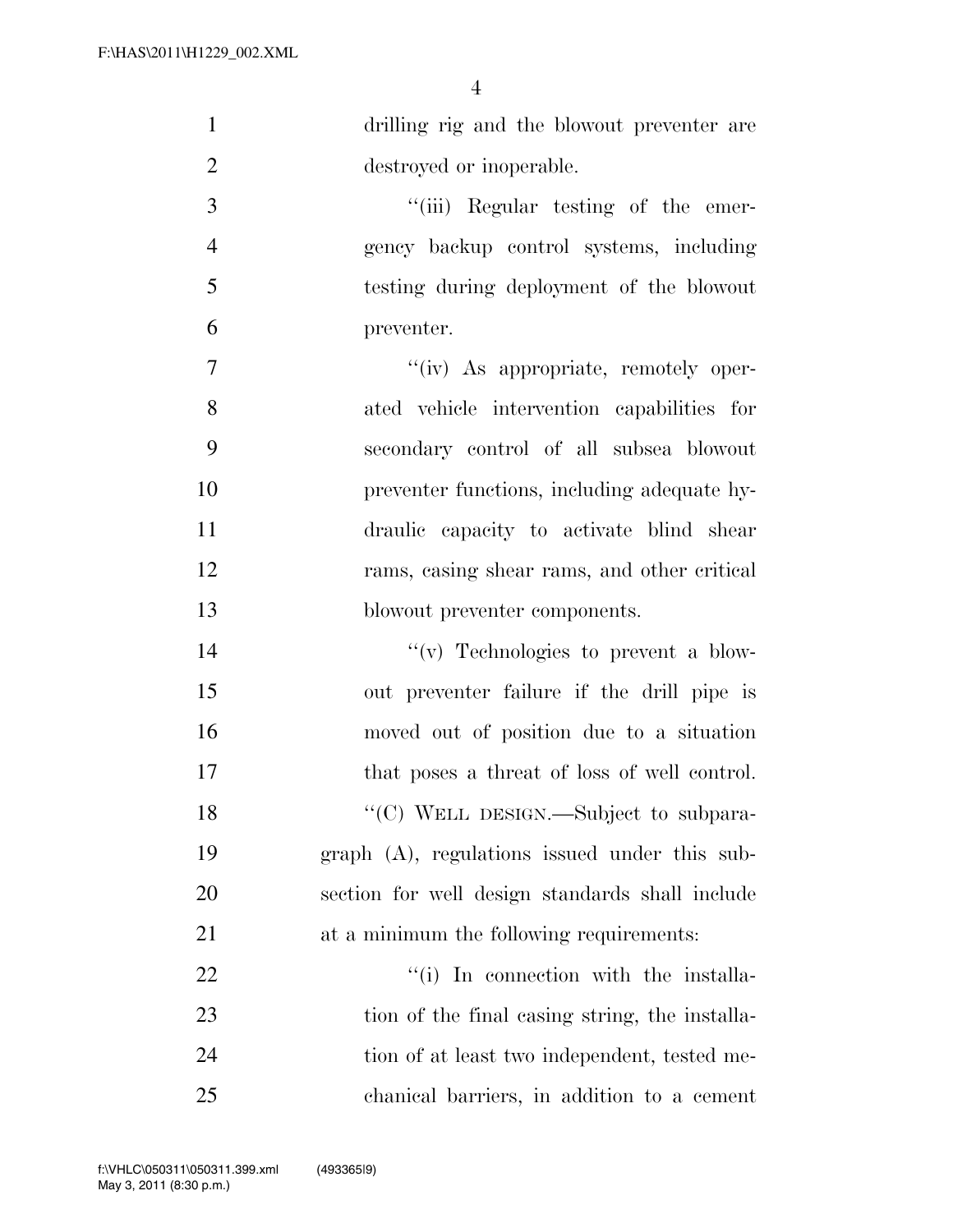| $\mathbf{1}$   | barrier, across each flow path between hy-         |
|----------------|----------------------------------------------------|
| $\overline{2}$ | drocarbon bearing formations and<br>the            |
| 3              | blowout preventer.                                 |
| $\overline{4}$ | "(ii) That wells shall be designed so              |
| 5              | that a failure of one barrier does not sig-        |
| 6              | nificantly increase the likelihood of another      |
| $\overline{7}$ | barrier's failure.                                 |
| $8\,$          | "(iii) That the casing design is appro-            |
| 9              | priate for the purpose for which it is in-         |
| 10             | tended under reasonably expected wellbore          |
| 11             | conditions.                                        |
| 12             | $\lq\lq$ (iv) The installation and verification    |
| 13             | with a pressure test of a lockdown device          |
| 14             | at the time the casing is installed in the         |
| 15             | wellhead.                                          |
| 16             | "(D) CEMENTING.—Subject to subpara-                |
| 17             | $graph$ $(A)$ , regulations issued under this sub- |
| 18             | section for cementing standards shall include at   |
| 19             | a minimum the following requirements:              |
| 20             | "(i) Adequate centralization of the                |
| 21             | casing to ensure proper distribution of ce-        |
| 22             | ment.                                              |
| 23             | "(ii) A full circulation of drilling               |
| 24             | fluids prior to cementing.                         |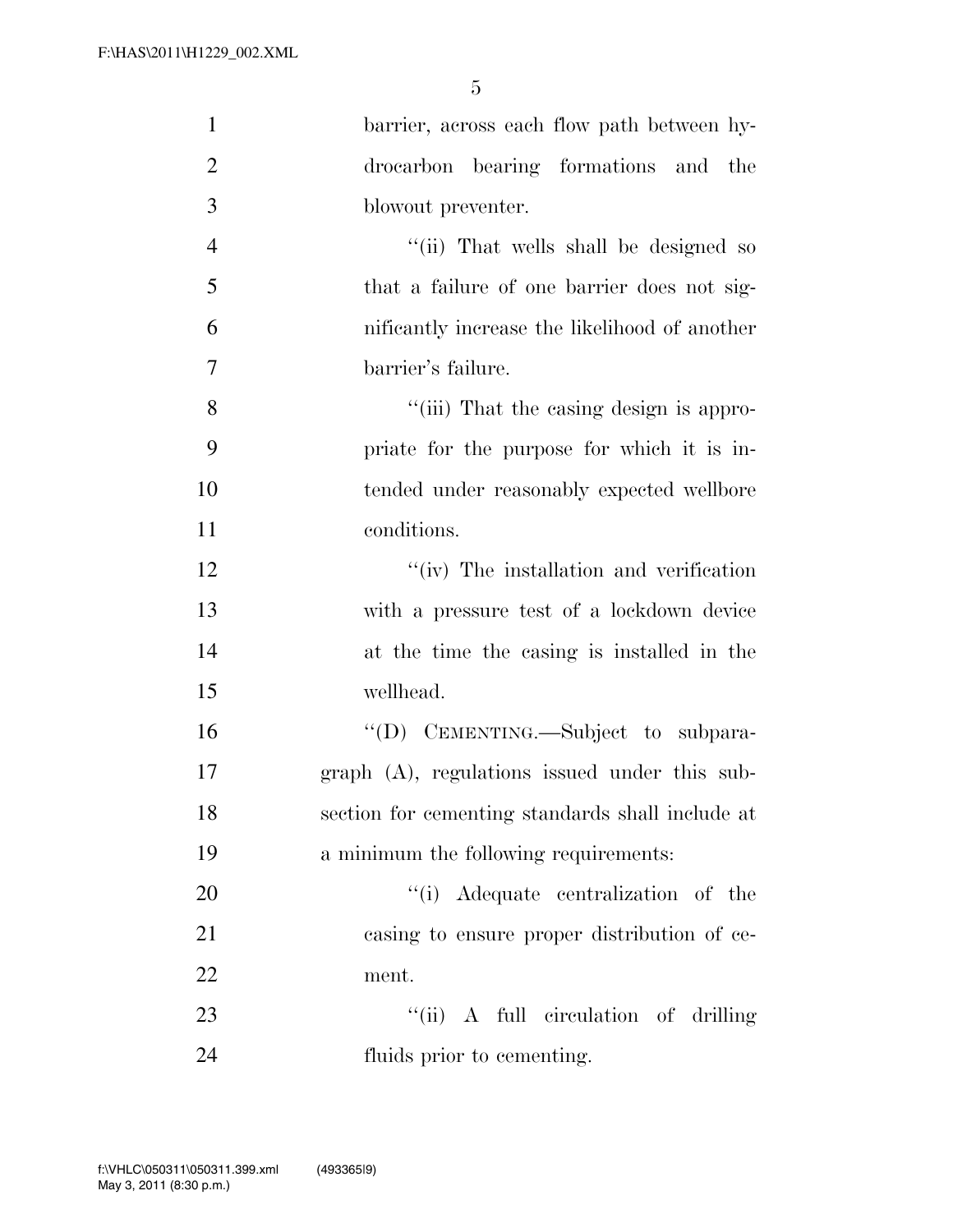| $\mathbf{1}$   | "(iii) The use of an adequate volume              |
|----------------|---------------------------------------------------|
| $\overline{2}$ | of cement to prevent any unintended flow          |
| 3              | of hydrocarbons between any hydrocarbon-          |
| $\overline{4}$ | bearing formation zone and the wellhead.          |
| 5              | "(iv) Cement bond logs for all cement-            |
| 6              | ing jobs intended to provide a barrier to         |
| 7              | hydrocarbon flow.                                 |
| 8              | $f'(v)$ Cement bond logs or such other            |
| 9              | integrity tests as the Secretary may pre-         |
| 10             | scribe for cement jobs other than those           |
| 11             | identified in clause (iv).                        |
| 12             | "(E) INDEPENDENT THIRD-PARTY CER-                 |
| 13             | TIFICATION.—The Secretary shall issue regula-     |
| 14             | tions that establish appropriate standards for    |
| 15             | the approval of independent third-party cer-      |
| 16             | tifiers capable of exercising certification func- |
| 17             | tions for blowout preventers, well design, and    |
| 18             | cementing. For any certification required for     |
| 19             | regulations related to blowout preventers, well   |
| 20             | design, or cementing, the operator shall use a    |
| 21             | qualified independent third-party certifier cho-  |
| 22             | sen by the Secretary. The costs of any certifi-   |
| 23             | cation shall be borne by the operator. The regu-  |
| 24             | lations issued under this subparagraph shall re-  |
| 25             | quire the following:                              |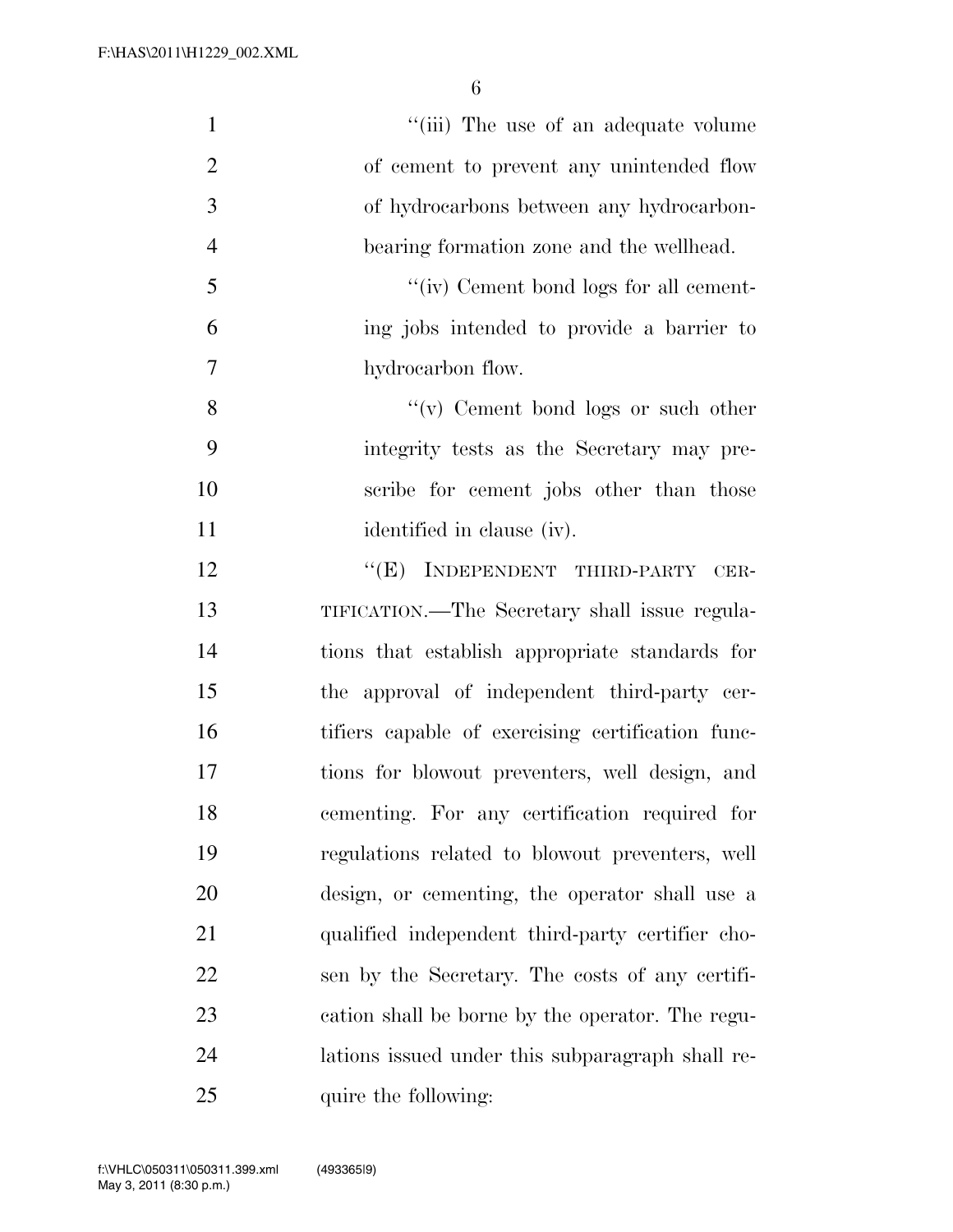| $\mathbf{1}$   | "(i) Prior to the commencement of            |
|----------------|----------------------------------------------|
| $\overline{2}$ | drilling through a blowout preventer at any  |
| 3              | covered well, the operator shall obtain a    |
| $\overline{4}$ | written and signed certification from an     |
| 5              | independent third party approved and as-     |
| 6              | signed by the appropriate Federal official   |
| $\overline{7}$ | pursuant to paragraph (3) that the third     |
| 8              | party—                                       |
| 9              | $\lq\lq$ (I) conducted or oversaw a de-      |
| 10             | tailed physical inspection, design re-       |
| 11             | view, system integration test, and           |
| 12             | function and pressure testing of the         |
| 13             | blowout preventer; and                       |
| 14             | $\lq\lq$ (II) in the third-party certifier's |
| 15             | best professional judgment, deter-           |
| 16             | mined that—                                  |
| 17             | $\cdot$ (aa) the blowout preventer           |
| 18             | is designed for the specific drill-          |
| 19             | ing conditions, equipment, and               |
| 20             | location where it will be installed          |
| 21             | and for the specific well design;            |
| 22             | "(bb) the blowout preventer"                 |
| 23             | and all of its components and                |
| 24             | control systems will operate effec-          |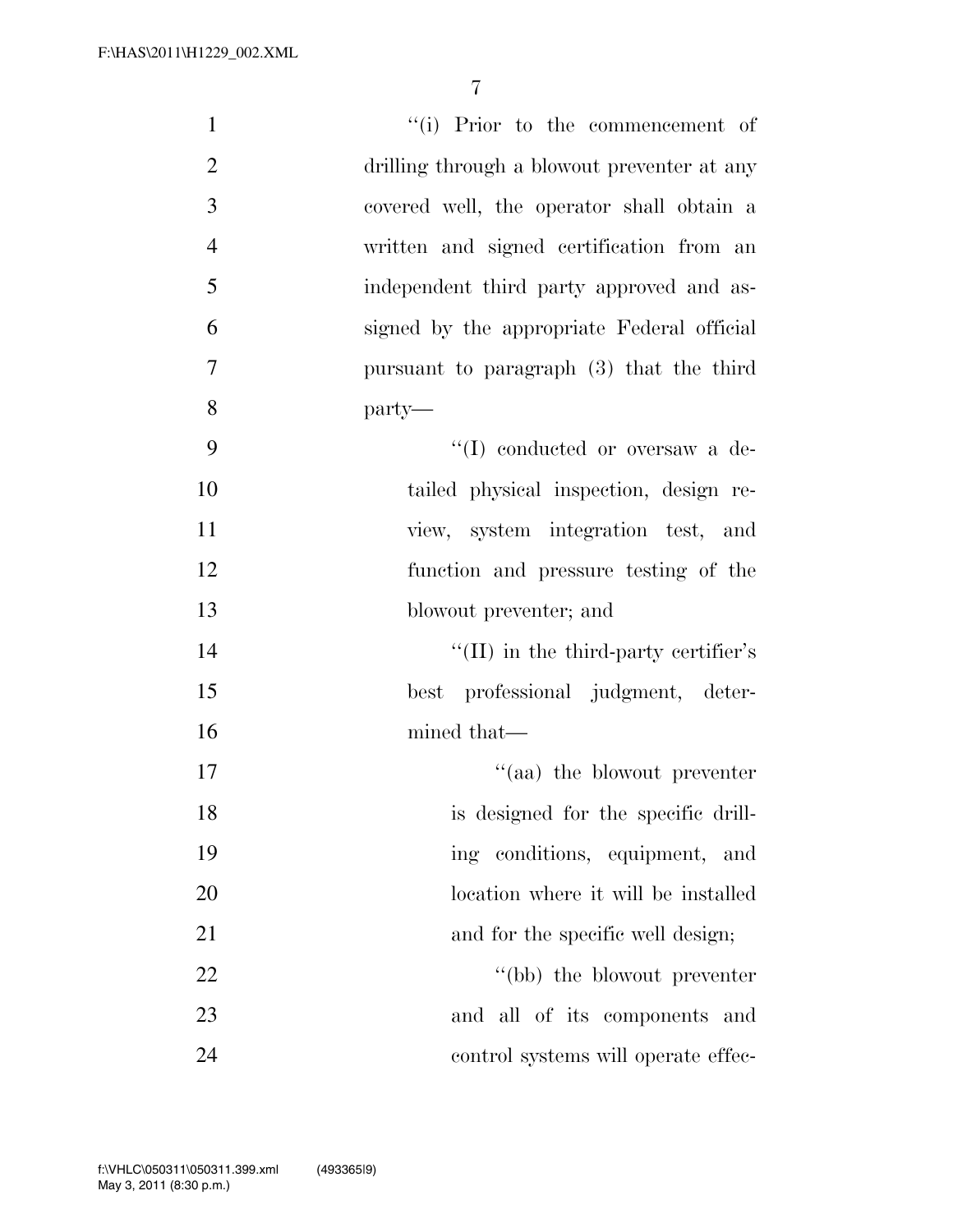| $\mathbf{1}$   | tively and as designed when in-            |
|----------------|--------------------------------------------|
| $\overline{2}$ | stalled;                                   |
| 3              | "(cc) each blind shear ram                 |
| $\overline{4}$ | or casing shear ram will function          |
| 5              | effectively under likely emergency         |
| 6              | scenarios and is capable of shear-         |
| $\overline{7}$ | ing the drill pipe or casing, as           |
| 8              | applicable, that will be used when         |
| 9              | installed;                                 |
| 10             | "(dd) emergency control sys-               |
| 11             | tems will function under the con-          |
| 12             | ditions in which they will be in-          |
| 13             | stalled; and                               |
| 14             | "(ee) the blowout preventer                |
| 15             | has not been compromised or                |
| 16             | damaged from any previous serv-            |
| 17             | ice.                                       |
| 18             | "(ii) Not less than once every $180$       |
| 19             | days after commencement of drilling        |
| 20             | through a blowout preventer at any cov-    |
| 21             | ered well, or upon implementation of any   |
| 22             | material modification to the blowout pre-  |
| 23             | venter or well design at such a well, the  |
| 24             | operator shall obtain a written and signed |
| 25             | recertification from an independent third  |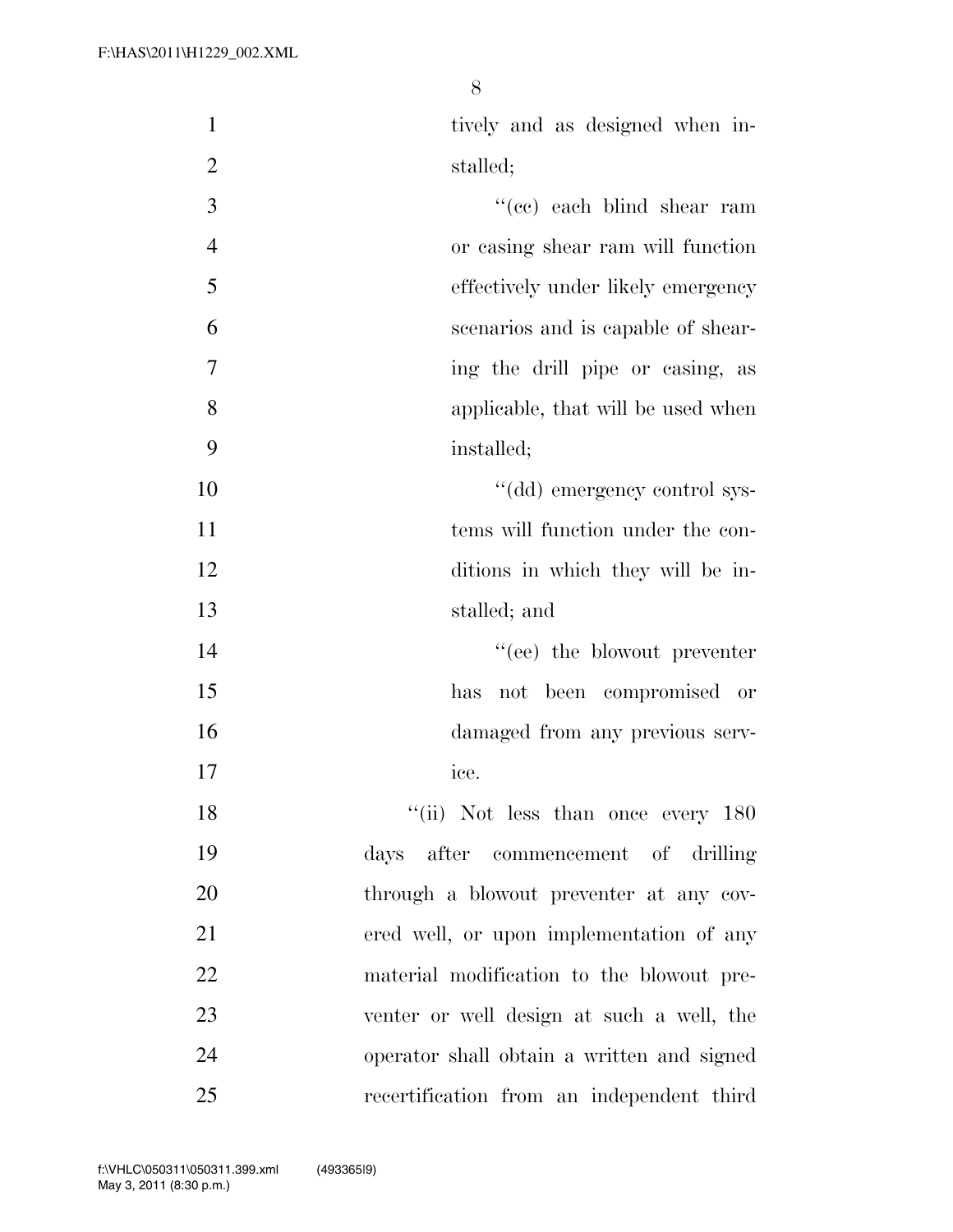| $\mathbf{1}$   | party approved and assigned by the appro-        |
|----------------|--------------------------------------------------|
| $\overline{2}$ | priate Federal official pursuant to para-        |
| 3              | $graph (3) that the requirements in sub-$        |
| $\overline{4}$ | clause $(II)$ of clause $(i)$ continue to be met |
| 5              | with the systems as deployed. Such recer-        |
| 6              | tification determinations shall consider the     |
| 7              | results of tests required by the appropriate     |
| 8              | Federal official, including testing of the       |
| 9              | emergency control systems of a blowout           |
| 10             | preventer.                                       |
| 11             | "(iii) Certifications under clause (i),          |
| 12             | recertifications under clause (i), and re-       |
| 13             | sults of and data from all tests conducted       |
| 14             | pursuant to this paragraph shall<br>be           |
| 15             | promptly submitted to the appropriate            |
| 16             | Federal official and made publicly avail-        |
| 17             | able.                                            |
| 18             | $``(5)$ RULEMAKING DOCKETS.—                     |
| 19             | "(A) ESTABLISHMENT.—Not later than               |
| 20             | the date of proposal of any regulation under     |
| 21             | this subsection, the Secretary shall establish a |
| 22             | publicly available rulemaking docket for such    |
| 23             | regulation.                                      |
| 24             | "(B) DOCUMENTS TO BE INCLUDED.—The               |
| 25             | Secretary shall include in the docket—           |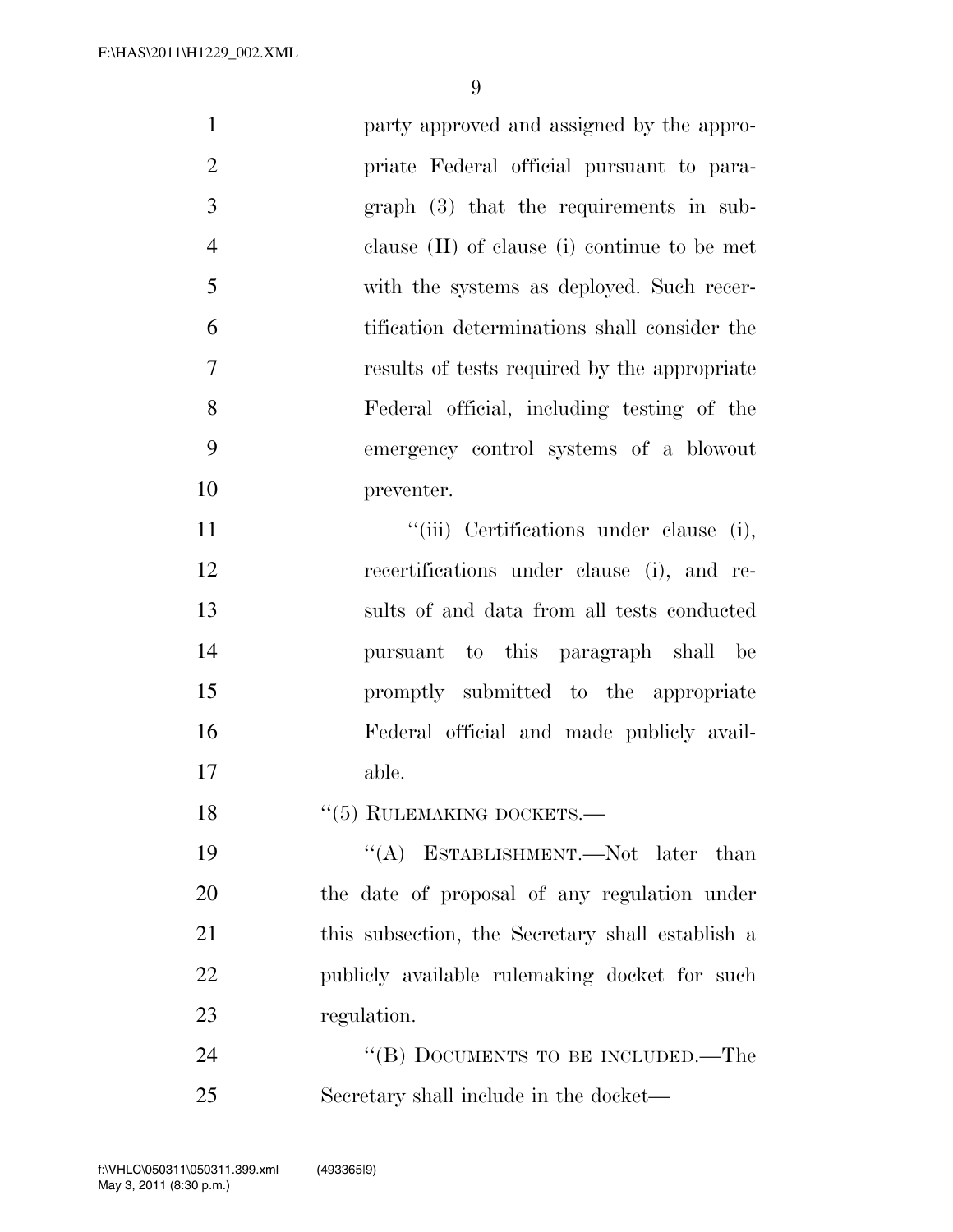| $\mathbf{1}$   | "(i) all written comments and docu-              |
|----------------|--------------------------------------------------|
| $\overline{2}$ | mentary information on the proposed rule         |
| 3              | received from any person in the comment          |
| $\overline{4}$ | period for the rulemaking, promptly upon         |
| 5              | receipt by the Secretary;                        |
| 6              | "(ii) the transcript of each public              |
| 7              | hearing, if any, on the proposed rule,           |
| 8              | promptly upon receipt from the person who        |
| 9              | transcribed such hearing; and                    |
| 10             | "(iii) all documents that become avail-          |
| 11             | able after the proposed rule is published        |
| 12             | and that the Secretary determines are of         |
| 13             | central relevance to the rulemaking, by as       |
| 14             | soon as possible after their availability.       |
| 15             | "(C) PROPOSED AND DRAFT FINAL RULE               |
| 16             | ASSOCIATED MATERIAL.—The Secretary<br><b>AND</b> |
| 17             | shall include in the docket—                     |
| 18             | "(i) each draft proposed rule sub-               |
| 19             | mitted by the Secretary to the Office of         |
| 20             | Management and Budget for any inter-             |
| 21             | agency review process prior to proposal of       |
| 22             | such rule, all documents accompanying            |
| 23             | such draft, all written comments thereon         |
| 24             | by other agencies, and all written re-           |
| 25             | sponses to such written comments by the          |